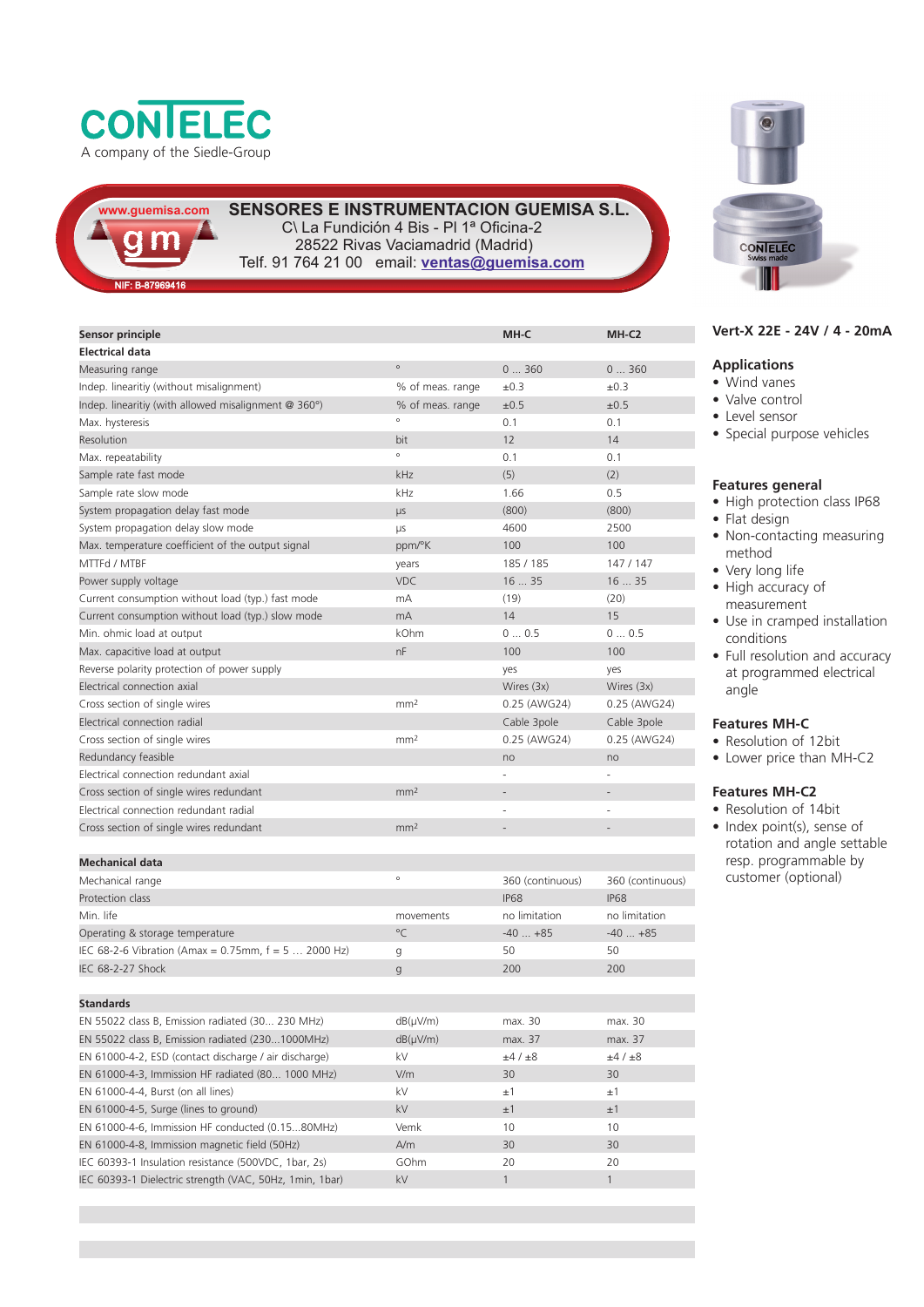

#### **Vert-X 22E - 24V / 4 - 20mA Ordering code**

### **\* Switch outputs**

Please define number (max. 127), position and width of the pulses.

#### **VERSIONES:**

Vert-X\_22E\_5V\_10...90\_Ub\_e Vert-X\_22E\_5V\_PWM\_e Vert-X\_22E\_5V\_SPI\_e Vert-X\_22E\_24V\_0.1-10V\_e Vert-X\_22E\_24V\_0.5-4.5V\_e Vert-X\_22E\_24V\_4-20mA\_e Vert-X\_22E\_24V\_PWM\_e Vert-X\_22E\_24V\_SPI\_e



|                                                                                 | MH-C     | MH-C <sub>2</sub> |
|---------------------------------------------------------------------------------|----------|-------------------|
| Custom magnetic actuator                                                        | X        | X                 |
| Custom modification of the housing                                              | $\times$ | $\times$          |
| Custom cable / wires                                                            | X        | X                 |
| Sample rate in fast mode                                                        | $\times$ | $\times$          |
| Switch functions TTL (max. 2)                                                   | X        | X                 |
| Special characteristic curve                                                    |          | $\times$          |
| Special electrical angle within 30° to 360° (ex factory)                        | X        | X                 |
| Electrical angle programmable (Software)                                        |          | $\times$          |
| Start & end point settable (Additional wires)                                   |          | X                 |
| Sense of rotation CW/CCW settable / programmable (Additional wires or Software) | ٠        | $\times$          |
| Index point settable / programmable (Additional wires or Software)              |          | X                 |

## **Options** (on request)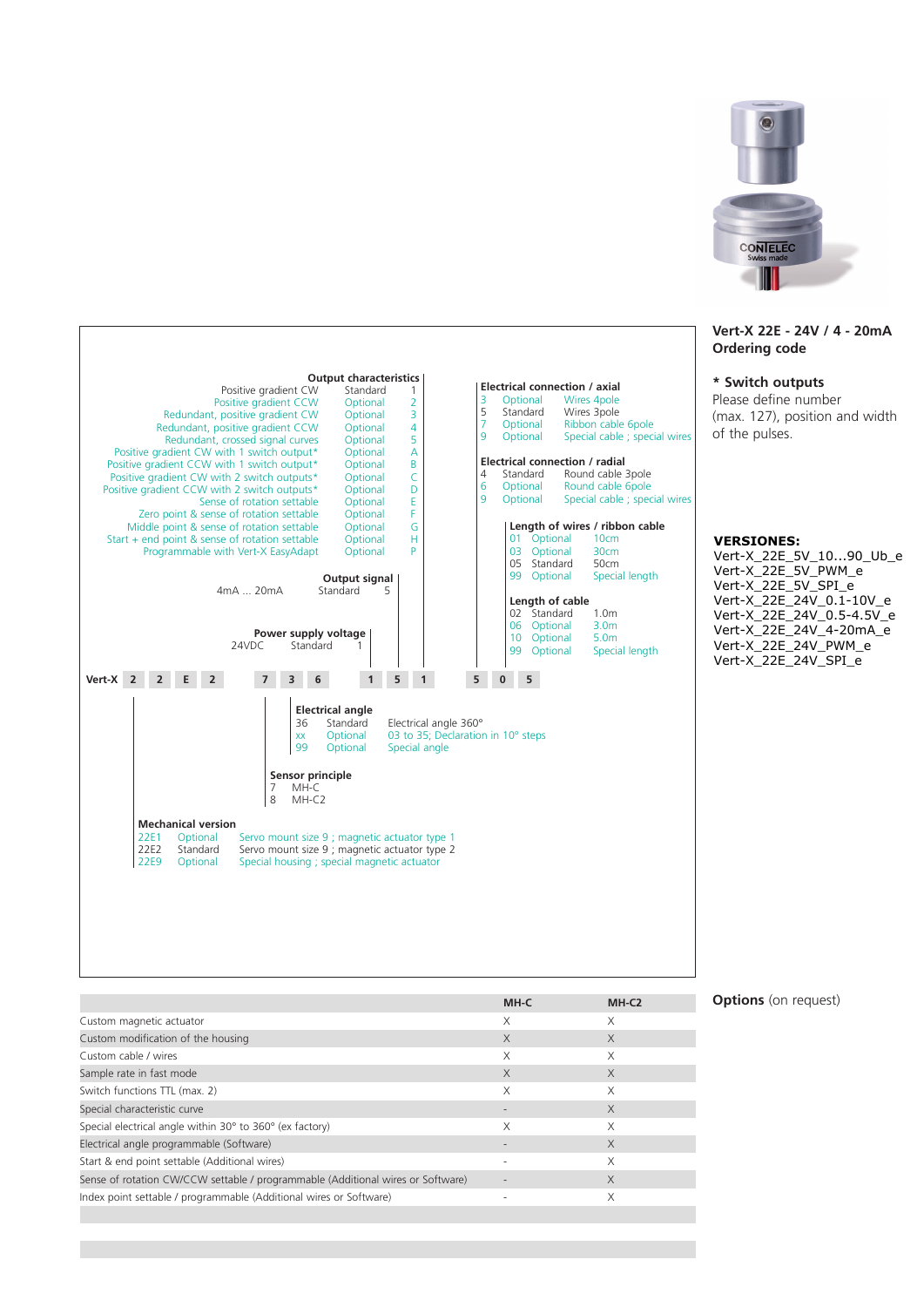



# **Accessoires (incl.)**

- 1x Fixation clip
- 2x Slotted cylinder head screw M3x8

# **Working position (Z) and max. permitted misalignment of the magnetic actuator**

see mounting information

# **Vert-X 22E2 xxx xxx 4xx Vert-X 22E2 xxx xxx 6xx**

# **Accessoires (incl.)**

- 1x Fixation clip
- 2x Slotted cylinder head screw M3x8

# **Working position (Z) and max. permitted misalignment of the magnetic actuator**

see mounting information



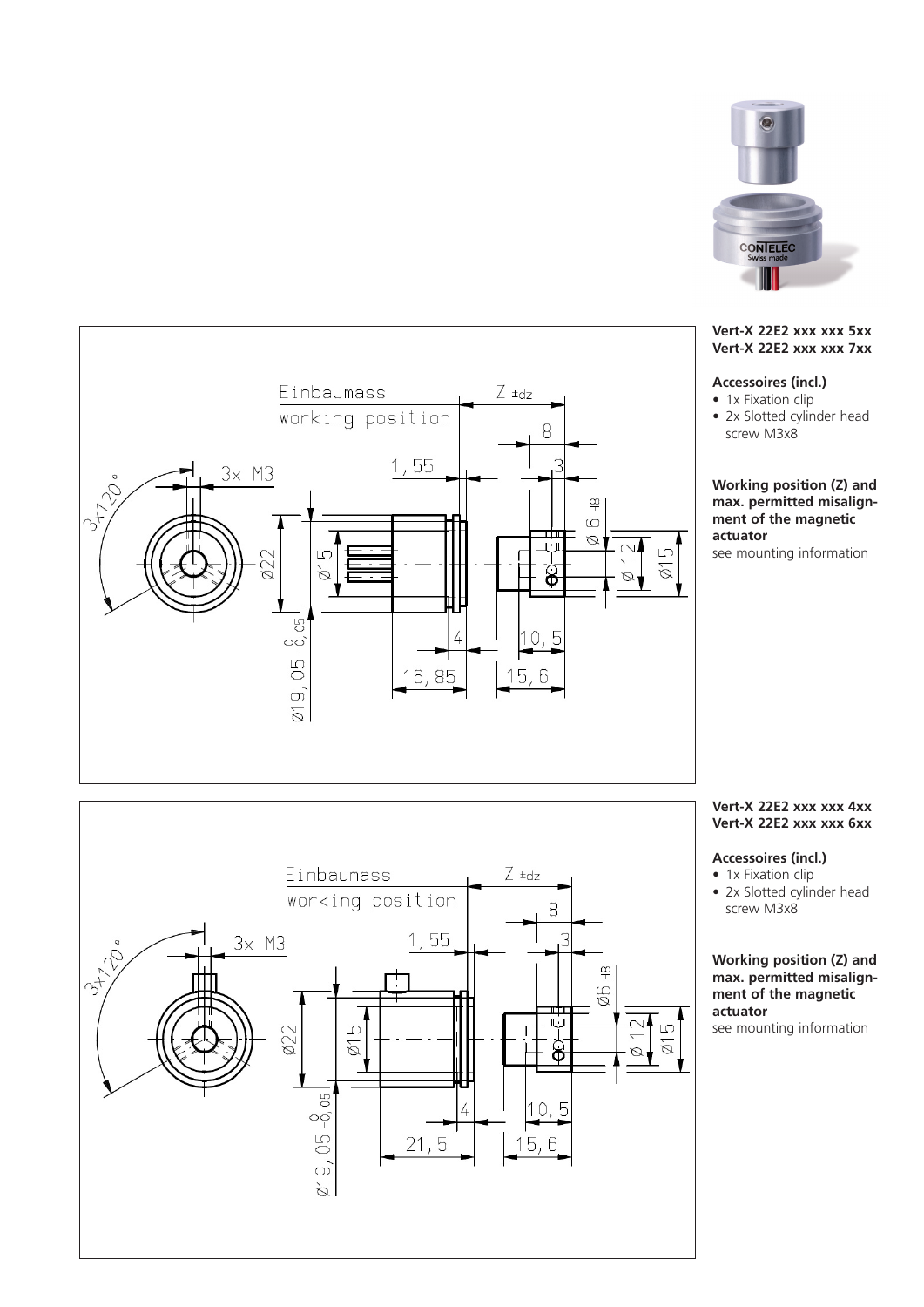

## **Vert-X 22E1 xxx xxx 5xx Vert-X 22E2 xxx xxx 7xx**

# **Accessoires (incl.)**

- 1x Fixation clip
- 2x Slotted cylinder head screw M3x8

**Working position (Z) and max. permitted misalignment of the magnetic actuator** see mounting information

### **Vert-X 22E1 xxx xxx 4xx Vert-X 22E2 xxx xxx 6xx**

## **Accessoires (incl.)**

- 1x Fixation clip
- 2x Slotted cylinder head screw M3x8

# **Working position (Z) and max. permitted misalignment of the magnetic actuator**

see mounting information



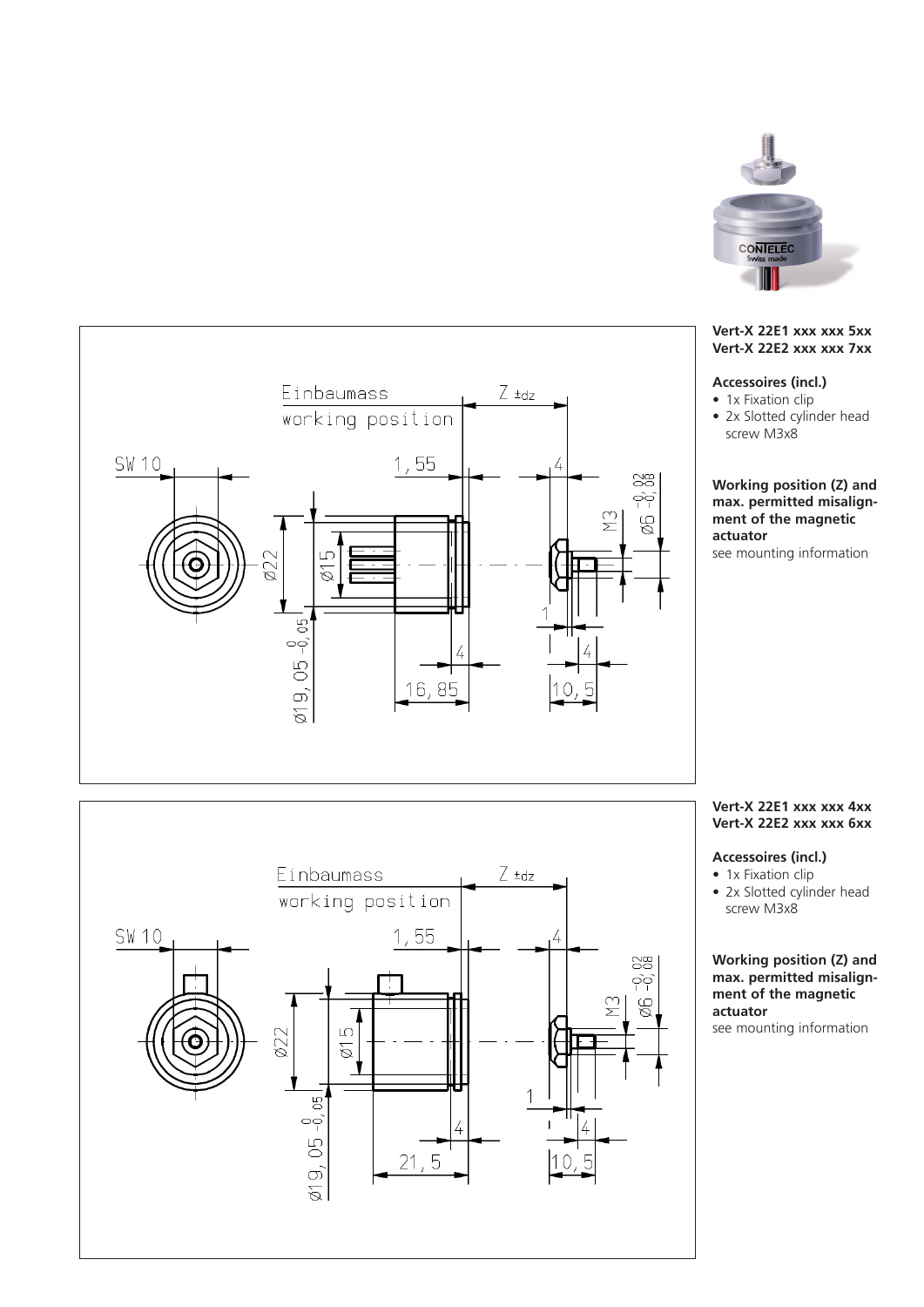